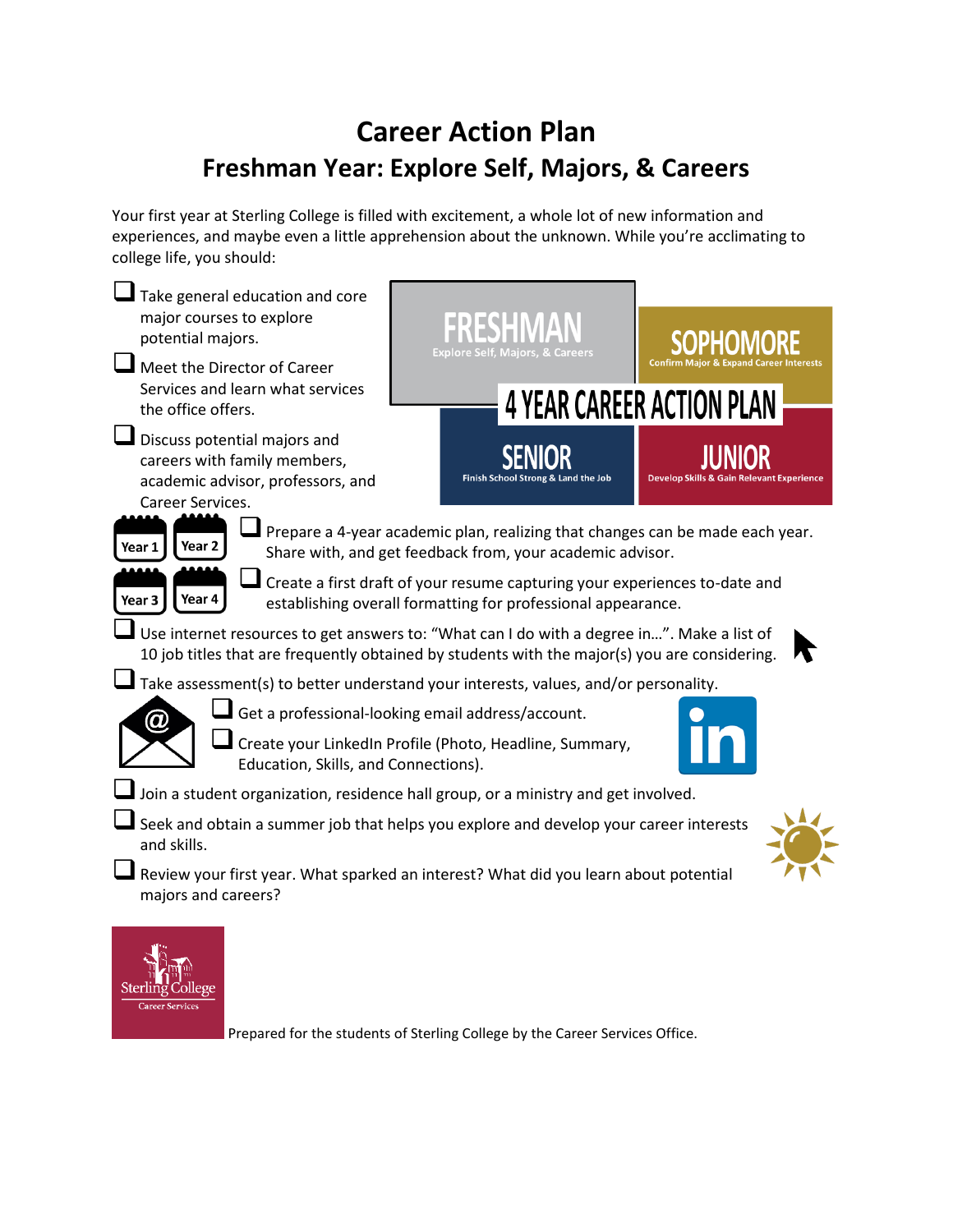## **Career Action Plan Sophomore Year: Confirm Major & Expand Career Interests**

As you start your second year, you have a better sense of what college life is like and what you need to do to be successful at Sterling. Now is the time to really begin exploring your potential career interests. To do that:

|                                                                                                                                                                                                                           | <b>Confirm Major &amp; Expand</b>                                                                                                                                       | Finalize your choice of major (and<br>minor) and revise your 4-year<br>academic plan as needed.<br>$\blacksquare$ Enroll in classes according to your |  |  |
|---------------------------------------------------------------------------------------------------------------------------------------------------------------------------------------------------------------------------|-------------------------------------------------------------------------------------------------------------------------------------------------------------------------|-------------------------------------------------------------------------------------------------------------------------------------------------------|--|--|
| 4-year plan.<br><b>4 YEAR CAREER ACTION PLAN</b><br>Research potential career                                                                                                                                             |                                                                                                                                                                         |                                                                                                                                                       |  |  |
| Finish School Strong & Land the Job                                                                                                                                                                                       | <b>Develop Skills &amp;</b>                                                                                                                                             | interests. Discuss your thoughts<br>with family members, professors,<br>academic advisor, and Career<br>Services.                                     |  |  |
| Identify, research, and list employers that hire graduates with your major.                                                                                                                                               |                                                                                                                                                                         |                                                                                                                                                       |  |  |
| Remember to focus on your classesyour GPA will follow you for a long time.                                                                                                                                                |                                                                                                                                                                         |                                                                                                                                                       |  |  |
| Make contact with and get to know your Professors.                                                                                                                                                                        |                                                                                                                                                                         |                                                                                                                                                       |  |  |
| Update your resume to include work and volunteer activities from your freshman year.                                                                                                                                      |                                                                                                                                                                         |                                                                                                                                                       |  |  |
| Update the Education, Experience, and Skills section of your LinkedIn Profile. Continue<br>to add Connections. Ask Connections to endorse your skills.                                                                    |                                                                                                                                                                         |                                                                                                                                                       |  |  |
| Find ways to stay in touch with your LinkedIn Connections (share information on<br>topics/companies of mutual interest, make endorsements, comment on job changes,<br>offer congratulations on work anniversaries, etc.). |                                                                                                                                                                         |                                                                                                                                                       |  |  |
| Talk to professionals doing work of interest to you.                                                                                                                                                                      |                                                                                                                                                                         |                                                                                                                                                       |  |  |
| Increase your involvement in a campus organization by seeking a leadership<br>role.                                                                                                                                       |                                                                                                                                                                         |                                                                                                                                                       |  |  |
| Seek out volunteer opportunities.                                                                                                                                                                                         |                                                                                                                                                                         |                                                                                                                                                       |  |  |
| Keep a log of accomplishments to later add to resume.                                                                                                                                                                     |                                                                                                                                                                         |                                                                                                                                                       |  |  |
| Attend Career Services Workshops.                                                                                                                                                                                         |                                                                                                                                                                         |                                                                                                                                                       |  |  |
|                                                                                                                                                                                                                           | Get an internship in a position or company you're interested in. Build<br>relationships. Reflect on what you liked and didn't like at the completion of the internship. |                                                                                                                                                       |  |  |
|                                                                                                                                                                                                                           |                                                                                                                                                                         |                                                                                                                                                       |  |  |



Sterlin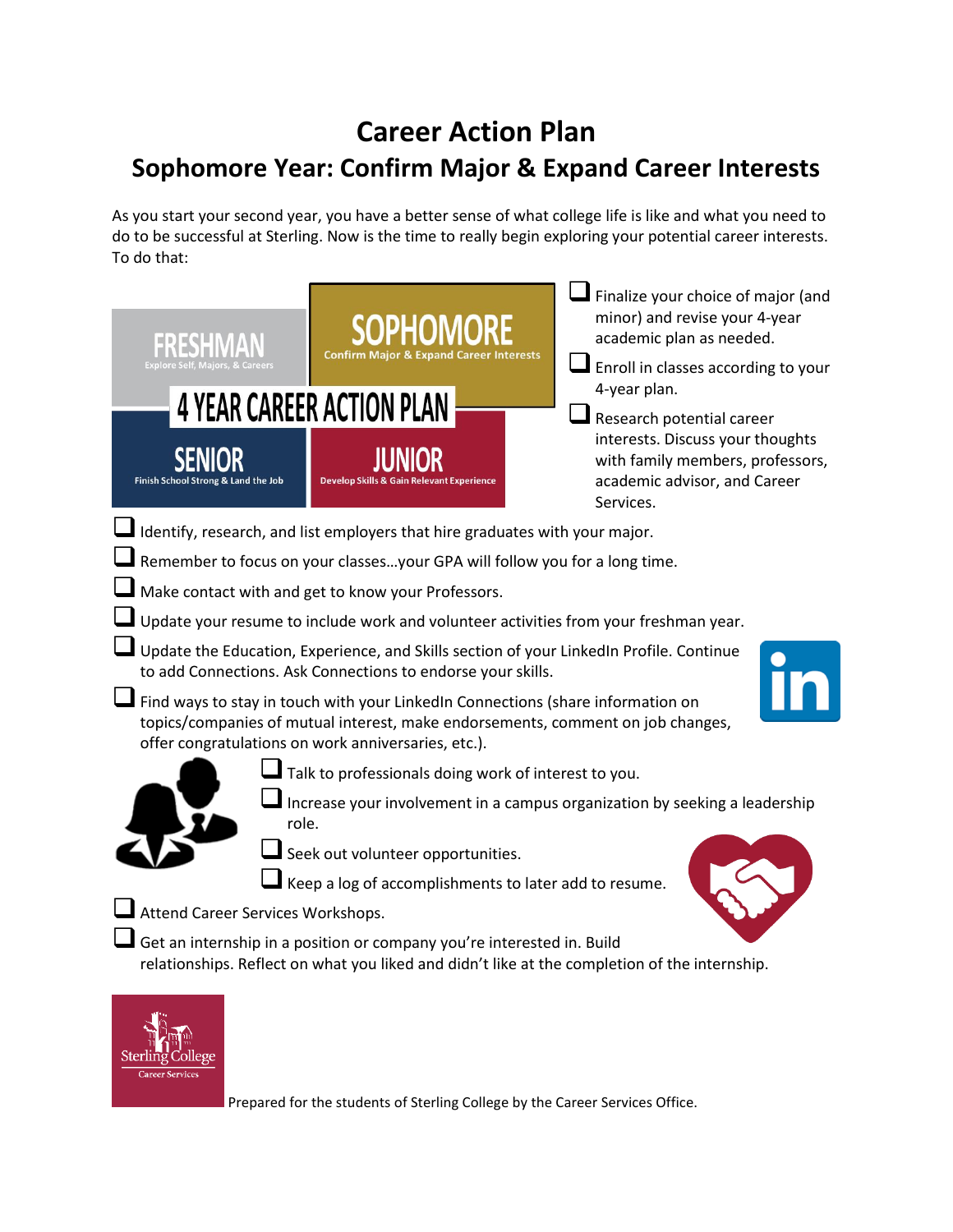## **Career Action Plan Junior Year: Develop Skills & Gain Relevant Experience**

As your schooling continues, it is important to purposely continue developing the attributes that will drive your success at school and in your career—attributes like a strong work ethic, desire for excellence, collaboration and relationship building, multi-tasking, and time management. Now is the time to begin narrowing your focus to a few careers you're seriously considering. To do that, you should:

| Explore Self. Maiors. 8                                                                                                                                                                                                             |                                                      | Meet with your academic advisor to review<br>your progress and make sure you are<br>completing all required coursework on time.                             |  |  |
|-------------------------------------------------------------------------------------------------------------------------------------------------------------------------------------------------------------------------------------|------------------------------------------------------|-------------------------------------------------------------------------------------------------------------------------------------------------------------|--|--|
|                                                                                                                                                                                                                                     | <b>4 YEAR CAREER ACTION PLAN</b>                     | Maintain a competitive GPA,<br>especially in your major.                                                                                                    |  |  |
| Finish School Strong & Land the Job                                                                                                                                                                                                 | <b>Develop Skills &amp; Gain Relevant Experience</b> | Find an internship that lets you see<br>what it is really like in a field you're<br>interested in (realize some summer<br>internships have fall deadlines). |  |  |
|                                                                                                                                                                                                                                     |                                                      | Research employers in your field.                                                                                                                           |  |  |
| Narrow your research about careers to a few job areas.                                                                                                                                                                              |                                                      |                                                                                                                                                             |  |  |
| Contact alumni who work in your field of interest and/or graduated with<br>your major.                                                                                                                                              |                                                      |                                                                                                                                                             |  |  |
| Read newspapers, company and industry websites, blogs, LinkedIn posts,<br>and business publications to increase your industry knowledge.                                                                                            |                                                      |                                                                                                                                                             |  |  |
| Update your LinkedIn Profile. Get endorsements & add Connections. Stay in touch with existing Connections.                                                                                                                          |                                                      |                                                                                                                                                             |  |  |
| $\blacksquare$ Develop your resume into a form suitable for employers and graduate schools.<br>Have it critiqued by Career Services.                                                                                                |                                                      |                                                                                                                                                             |  |  |
| Make a list of potential references.                                                                                                                                                                                                |                                                      |                                                                                                                                                             |  |  |
| Clean-up all your social media sites so you'd be OK with potential employers seeing what you have posted.                                                                                                                           |                                                      |                                                                                                                                                             |  |  |
| Capture stories & examples you can use during interviews.                                                                                                                                                                           |                                                      |                                                                                                                                                             |  |  |
| Prepare and be able to deliver a 30-second Elevator Pitch or "commercial" highlighting what<br>you want a contact to remember about you. Practice until it feels comfortable and natural.<br>÷<br>Research graduate school options. |                                                      |                                                                                                                                                             |  |  |
| Take required graduate school entrance tests such as the GRE, GMAT, or LSAT.<br>Enhance your job search, resume writing, and interviewing skills by attending Workshops offered by Career                                           |                                                      |                                                                                                                                                             |  |  |
| Services.                                                                                                                                                                                                                           |                                                      |                                                                                                                                                             |  |  |



Prepared for the students of Sterling College by the Career Services Office.